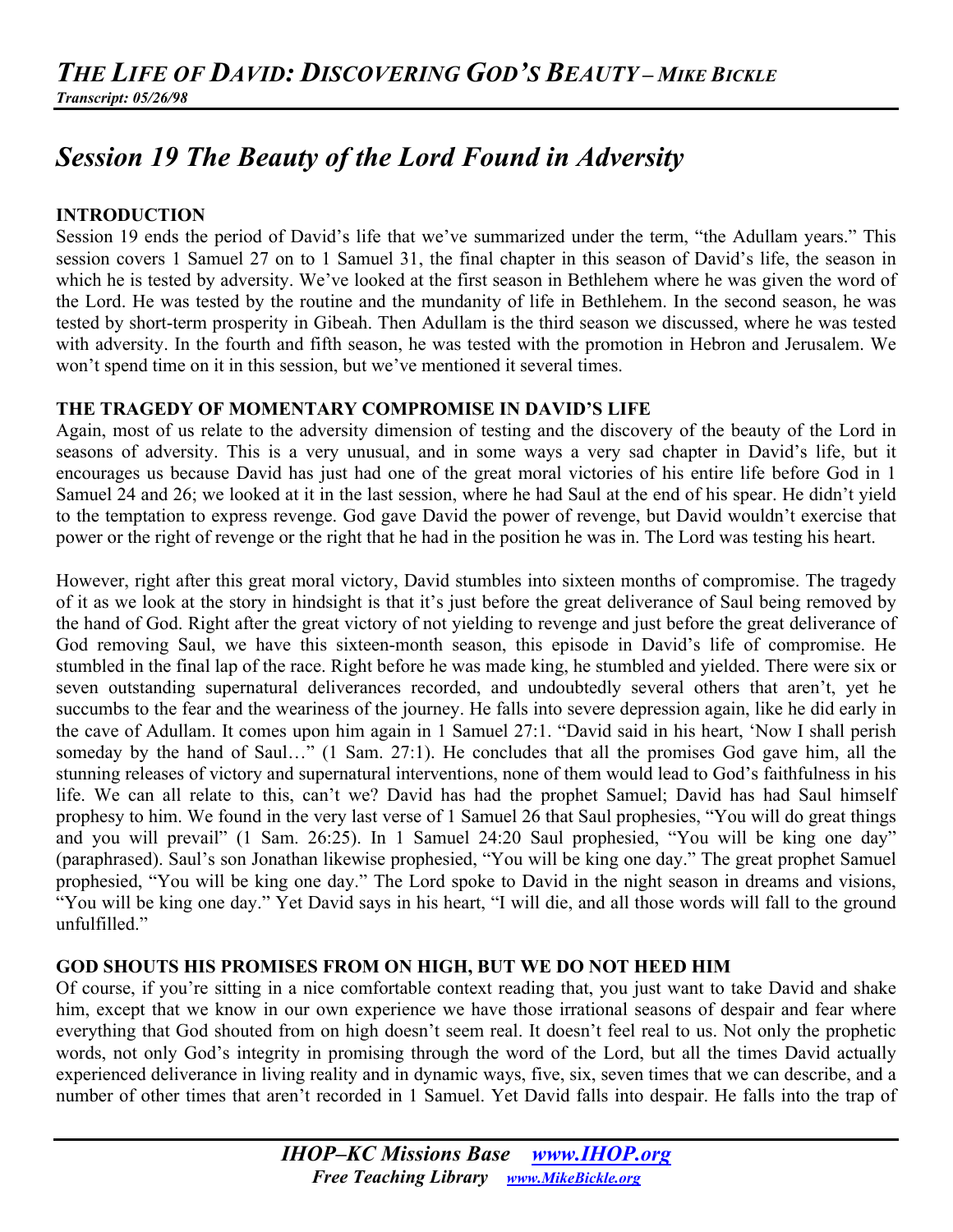unbelief. He's going to rise up and go back to Gath. Remember in 1 Samuel 22:5 the prophet Gad said, "Go and stay in Judah; stay in the place where you need God to save you. Don't leave Judah. Don't go to Moab and don't go to Gath." That's been some two or three years ago, and that word is wearing out. It doesn't have the same zip it had when first it was given. Circumstances seem too difficult; the delay seems too long. David forgets the obvious. His humanity shows. Again, he just finished the great victory of 1 Samuel 27. The great deliverance is just around the corner. Of course, sixteen months in our lives seems like a millennium. When you're reading the text, it's only a few chapters and the victory is there. It's finally secured.

## **GOD IS NO LONGER THE REFUGE THAT DAVID HAS SO OFTEN KNOWN HIM TO BE**

But David reasons in his soul in 1 Samuel 27:1, "There is nothing better for me than that I should speedily escape to the land of the Philistines, and Saul will despair of me, to seek me anymore in any part of Israel. So I shall escape out of his hand." David's answer is now Achish, king of Gath, the enemy king—the king who's at enmity with God. God is no longer the refuge that David has known Him so often to be. Again, this isn't the rule of David's life. David had several lapses of faith. He had it in the early years of living in Adullam, and now towards the very end of this season it hits him again.

## **DAVID'S STRENGTH WASN'T HIS PERFECTION, BUT HIS RALLYING BACK IN MERCY**

We all so relate to this. We look at it and say, "If that's a man after God's own heart, I know I can be one." Again, the measure of David isn't the fact that he didn't stumble, it's the fact that he had courage to receive the mercy of God and to come back with a vengeance, with a power and love in his heart. I hope I don't spend too much time telling the story here, because Psalms 18 and 56 are fantastic psalms written about this season of David's life. I hope I don't yield to the temptation to give the details of the story. It's a very, very graphic story. It's a very colorful story. It's a story that has a lot of drama to it. You could easily get lost in the story.

## **DAVID FLEES INTO THE PROTECTIVE EMBRACE OF ACHISH, THE ENEMY OF GOD**

David arose (1 Sam. 27:1). He now has 600 men. Remember he started with 400 in 1 Samuel 22 and now he has 600. He goes over to Achish the king of Gath. Remember his last visit to Achish in 1 Samuel 21; he had Goliath's sword. We know Goliath was from Gath. He has the sword of the champion of Gath at his side. He's running to Achish in order to find safety from Saul because he knows Saul is a coward. Achish looks at him and says, "Wait, you're the young man that killed my champion."

David says, "No, I don't know him."

"Yes, you're the one all the young maidens of Israel sing about. We've heard the song. It's a nice song."

"No, no, that's not me."

He begins to fall to the ground, spit, act insane, roll, and froth about. Achish says, "What's the deal? Get him out of here. Death is too good for him. Get rid of this man." So he goes back. I don't know what entered his mind. Something took place in David's experience with Achish that gave him the courage to come back. That's a mystery. It's not recorded, but he goes back to Gath. Maybe there have been some reports; maybe there have been some offers extended to David by some of Achish's servants who met with David and said, "Hey, if you'll come and do this and that, then we'll let bygones be bygones." I don't know, but that's an interesting verse, that David arose to go to Gath again after all that had transpired.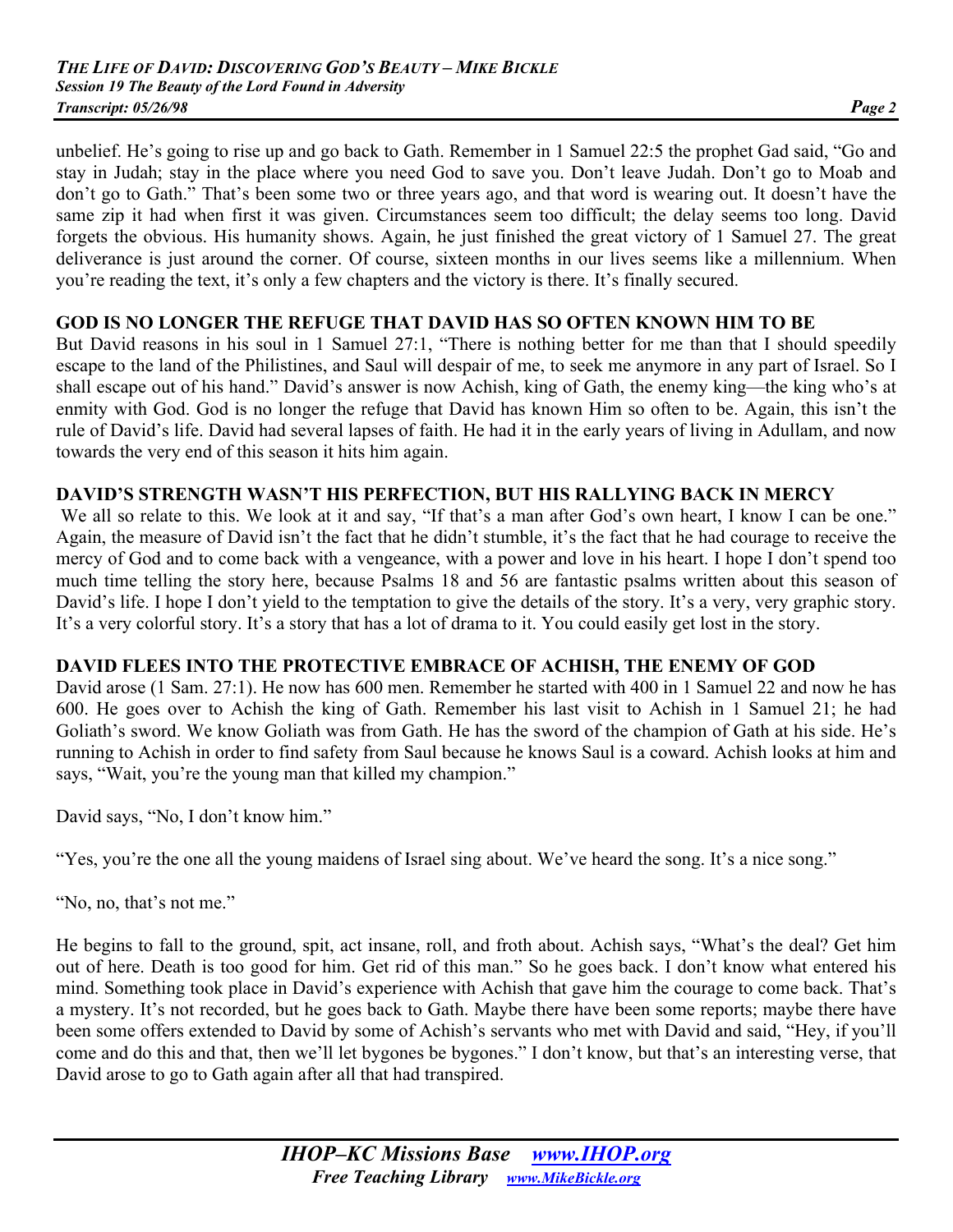I'm spending too much time on this story. Hurry up! "So David dwelt with Achish at Gath, he and his men, each man with his household" (1 Sam. 27:3). There were 600 men, which means there may have been 1,500, 2,000, possibly 3,000 people. Achish is responsible, as the king of Gath, for this county or region as we would know it today. "It was told Saul that David had fled to Gath" (v. 4)—and that Achish was providing for him. David said to Achish, "If I have found favor in your eyes, let them give me a city, a place in some town in the country, that I may dwell there" (v. 5). Then he essentially says, "For why should I live in the royal city with 3,000 people and you have the responsibility to feed us? Give me a city." That's a pretty bold request. Again, something is going on between David and Achish whereby he has found favor with him.

"So Achish gave him Ziklag that day" (1 Sam. 27:6). In 1 Samuel 27:7 there he is with the Philistines for a year and four months, sixteen months, but it's sixteen months of compromise. It's sixteen months of disobeying the word of Gad the prophet who said to stay in Judah. They were to go to Judah, and the idea was to stay there. It's sixteen months of not trusting the Lord. It was sixteen months of his heart burning and knowing that he wasn't doing the right thing the whole time.

#### **THE LORD'S HAND WAS WITH DAVID EVEN AS HE CHASTENED HIM**

In the next verse we see that David and his men went up and raided these various people groups, these little nations (1 Sam. 27:8). They were all traveling around and David would raid them for two reasons. One was in order to get the livestock to provide food for his group of 3,000. David was anointed to defeat the enemies of Israel, and they were the enemies of Israel. These very groups were causing Israel trouble, and Saul wouldn't take care of them. So David had this funny dynamic. He had such zeal for the purpose of God and such commitment that he would rise up and defeat the Lord's enemies, and yet he was still in a place of compromise. It's a very difficult place to be. I've experienced that in my own life in the will of God, doing things that I knew were not pleasing to the Lord. The Lord's hand was with me and yet the Lord was disciplining me. It's a confusing dynamic where there are a number of things all laid on top of each other that seem contradictory.

#### **WHENEVER DAVID ATTACKED THE LAND, HE WOULD LEAVE NO TRACE BEHIND**

So whenever David would attack the land, he would kill everyone (1 Sam. 27:9). He destroyed the evidence, is the idea, and then he would return and come back to Achish. He wouldn't leave anyone alive. He would burn everything and kill everyone. Then he would come back to Achish and lie to Achish (v. 10). Achish would say, "Where have you made a raid today?"

David would say, "Against Judah, against God's people, and against the Israelites." It was a total lie. He wasn't fighting against the Israelites. But he said, "I'm mad at those men; I'm with you forever, Achish. I've risen up against the Israelites."

Achish would say, "Wow that's really something. That's really powerful that you've done that."

Look at 1 Samuel 27:11. David would cover up everything. He wouldn't let anyone live, so the story couldn't get back to Gath. This was his behavior all the time when he dwelt in the country of the Philistines, as we see at the end of 1 Samuel 27:11.

"Achish believed David, saying, 'David has made his people Israel utterly hate him'" (1 Sam. 27:12). "He will be loyal to me forever," is the idea. David is absolutely bold-facedly lying to him every time. He's lying about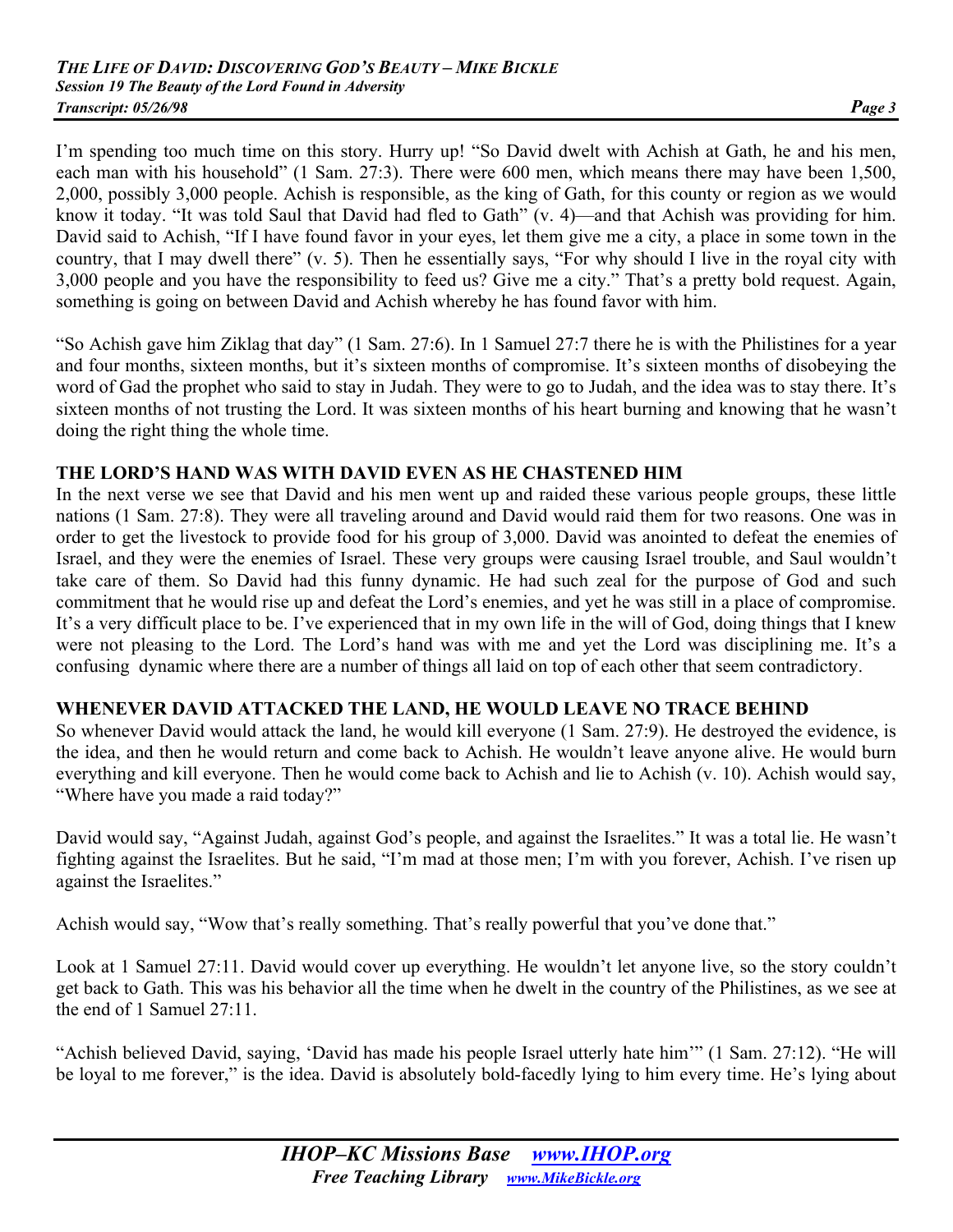the people; he's lying about the strategy; he's lying about his loyalty. He has no intention of being Achish's servant. He's only hiding from Saul in unbelief against the Lord.

## **THE PHILISTINES GATHER THEIR ARMIES FOR WAR AGAINST ISRAEL**

"Now it happened that in those days the Philistines gathered their armies together for war, to fight with Israel" (1 Sam. 28:1). Achish said to David, "You assuredly know that you will go out with me to battle, you and your men" (ibid). The inevitable has come. The thing that David has dreaded has finally come. Israel is now in a military conflict, an open war with the Philistines. David knew it was inevitable. It had to happen; it happened every few years: they would break out in a military conflict of significant proportion. Achish says, "David, good news! Good news, come on in, quick!"

"Why?"

"Israel has come against me and we can defeat them forever."

David says, "Er, good…" But inwardly he's thinking, "Oh no!" David loves Israel; he's under the anointing of God to defeat the Philistines, to kill Achish. David has been lying, and now the lie will come to pass. The lie is about to come into the open.

"David said to Achish, 'Surely you know what your servant can do'" (1 Sam. 28:2)—a little evasively. He doesn't actually say, "Oh yes, I would love to kill the Israelites!" He says, "I am your servant."

"David that's a lie, you're not Achish's servant. You're the servant of the Lord. That's not who you are. You're pretending that which isn't even close to what you believe about yourself. A little evasive on the answer, but your identity is a total falsehood. You're not Achish's servant."

"Therefore I will make you one of my chief guardians forever" (1 Sam. 28:2)—"one of my top officers forever, my chief guardian. Forever you'll be mine. Boy, I tell you what, when you go and defeat the Israelites and the power that's on you, when it's used against Israel like it was used against us when you fought Goliath, and in the conflicts that followed…"

David is in a major, major dilemma right now. The Lord's whisper is growing to a shout: "David, it's time to end this season of your life."

## **THE LORD SAVES DAVID FROM THE DILEMMA OF HIS LIE**

Of course, for those of you who don't know the story, the story ends amazingly well. The Lord saves David from the dilemma of his lie. He runs into another dilemma, but not the dilemma of his lie. It's an amazing thing. 1 Samuel 28:3-25 is a parenthesis in terms of David's story, but it's a very significant part of the story nonetheless. It happens in the very same hour where the great battle is about to take place. As a matter of fact, it's the battle in which Saul dies. Saul consults a witch, the witch of Endor. Saul goes to a spiritualist, a witch. Saul doesn't have the prophet of the Lord anymore; he goes into witchcraft. It's this very example that the Scripture uses later in 1 Chronicles 11 when it says God killed Saul because he consulted the witch, and for several other things as well. That's a very fascinating story, but we're staying with David's story line here.

# **THE GREAT DAY OF RECKONING FOR DAVID, SAUL, AND ALL THE LAND**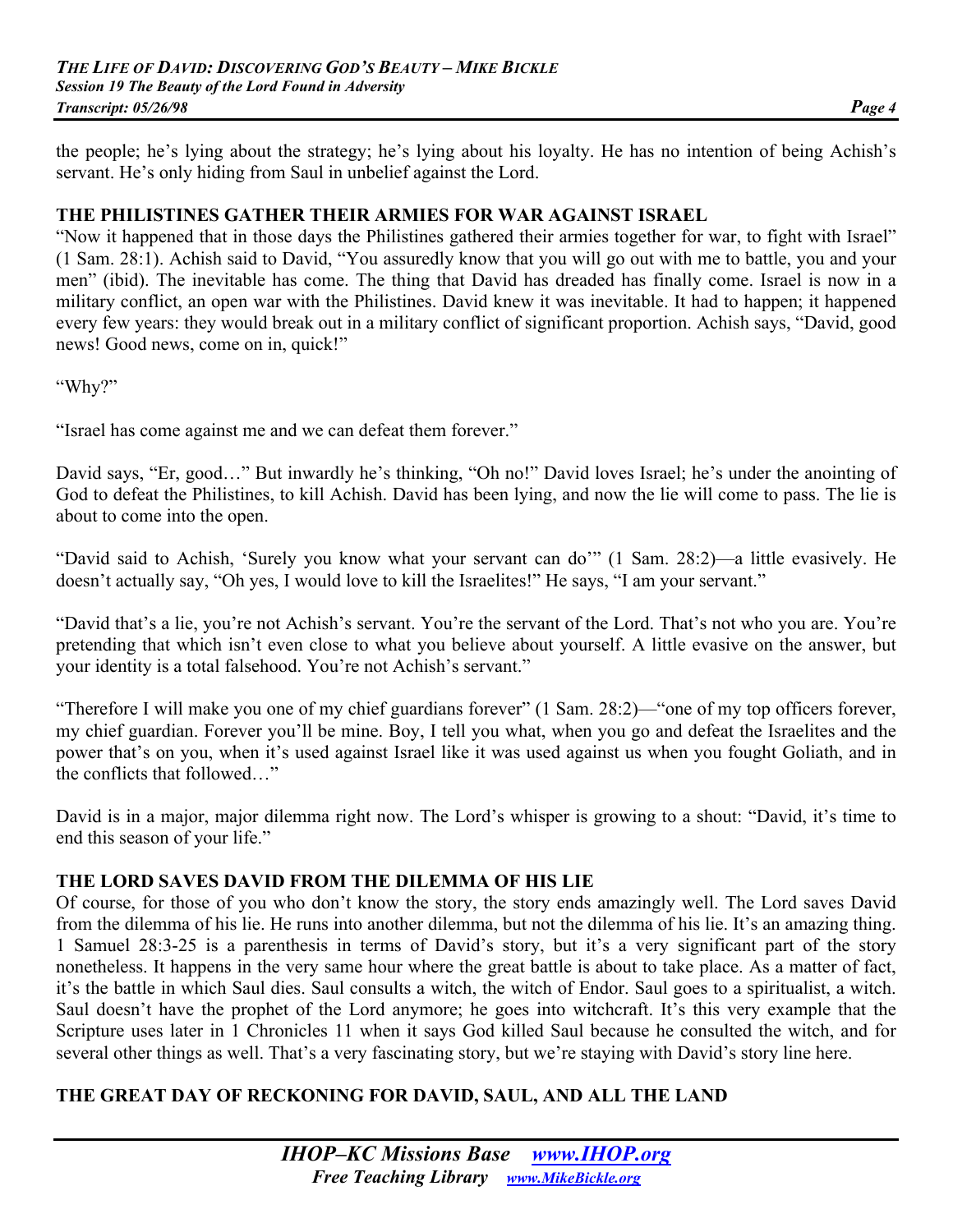In 1 Samuel 29:1, the great day of reckoning is come. The Philistines gather together all their armies. The Israelites gather all of theirs just across the way. The captains, or the lords of the Philistines, pass in review by hundreds and thousands. It's the great military alignment. They're all lined up and they're passing by. It's part of the regimen of the military to check everyone in place and ensure that all the battalions are right and everything is in order. David and his men come passing and marching with the Philistines among the banners and uniforms.

#### **THE PHILISTINE COMMANDERS ARE SUSPICIOUS OF DAVID'S LOYALTY**

Then in verse 3, the princes of the Philistines, the high command, say, "Wait, what's that? Who are those?"

Achish is the king, and he said to the high command, "Well, it's David. He has been with me these days, or even these years." Years is a bit of a stretch, because it's been a year and four months. "These years David has been with me. What's the problem? His loyalty is proven. He has been killing Israelites for years..."

Yet the main leadership is angry with him (1 Sam. 29:4). They say, "No, make him return."

My assumption is that David overhears this. He's thinking, "Oh, thank You, God. Thank You, God."

Achish looks up, and David pokes himself in the eye so that a tear is formed. "Don't let him go to battle with us!" say the commanders. "If he goes to battle with us, then he might become our adversary. He might turn on us right in the thick of the battle in order to win favor with Saul."

Achish says, "Not a chance. You don't know this man. He's charming; he's sincere. He really is guileless."

"Well, he might be lying to you, Achish."

#### **"IS THIS NOT DAVID, OF WHOM THEY SANG TO ONE ANOTHER IN DANCES?"**

There's no track record that David ever lied. That's been one of his problems. Remember the last time David lied in a major way, the whole city of Nob was destroyed and slaughtered by the outrage of Saul. David's lies led to the slaughter of an entire city, and his men know that well. I don't doubt that some of his 600 men have been saying, "David, this is risky business. You're dealing with a king. You're dealing with an enemy king. His loyalty doesn't really go very deep with us."

David said, "Don't worry!"

They said, "We don't like this."

At the end of 1 Samuel 29:4, the high command of the Philistine army said, "This could be the very thing that wins David over." "Is this not David, of whom they sang to one another in dances, 'Saul has slain his thousands, and David his ten thousands?'" (v. 5). It's the second time they record this song. They did this back in 1 Samuel 21 as well. This song must have been a really well-known, widespread song.

"Achish called David and said to him, 'Surely as the Lord lives, you have been upright'" (1 Sam. 29:6).

Well, not exactly, David...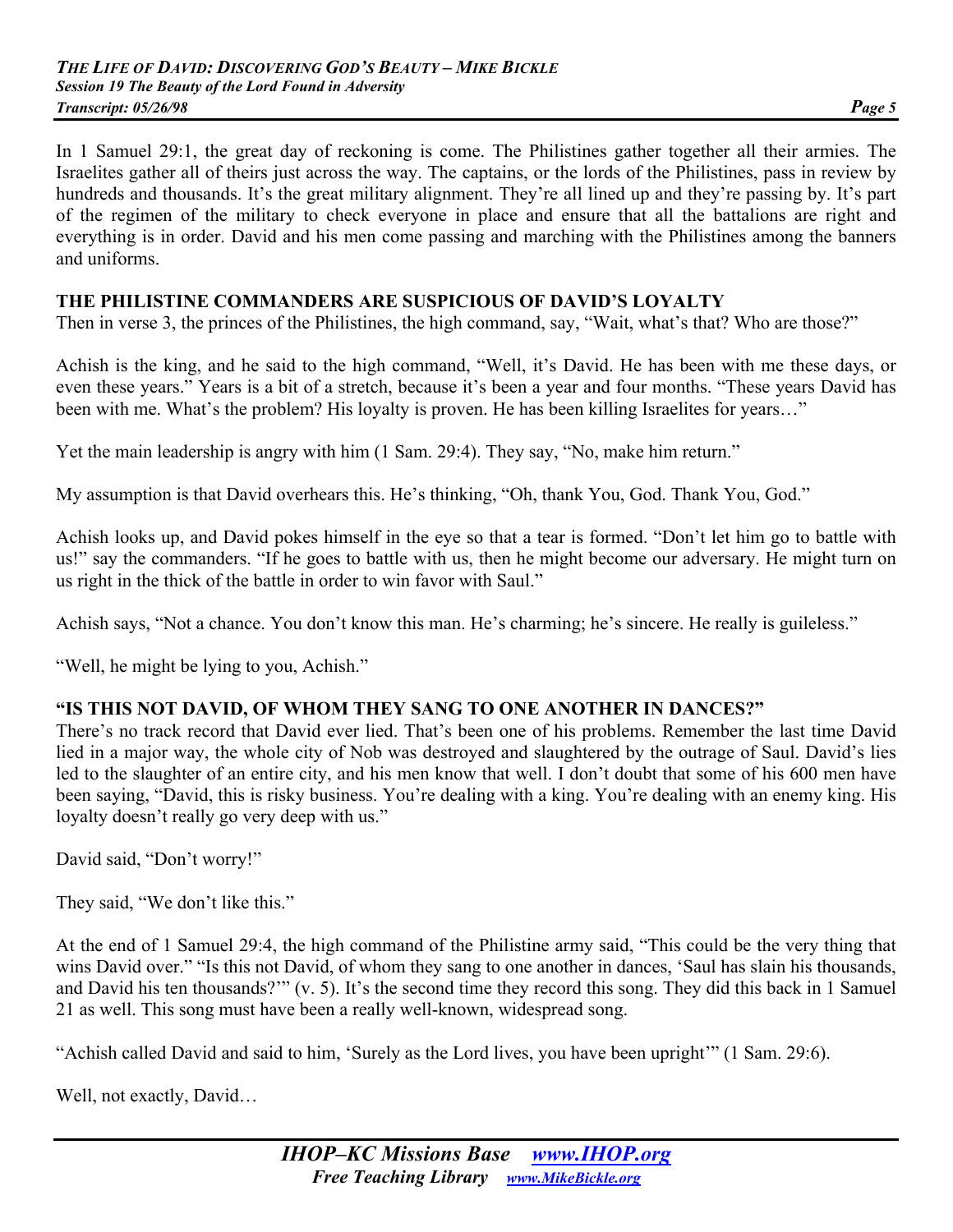"Your going out and your coming in with me in the army is good in my sight." It's based on lies, but he doesn't know that. "To this day I have not found evil in you" (1 Sam. 29:6). Then he says in essence, "Nevertheless, my generals won't let you come. Therefore, return in peace. I don't want you to displease the generals." It's the happiest day of David's life. If David flinches and says, "No!" they will look at him and say, "You've been a traitor the whole time!" This is treason. The very fact that Achish let David enter into his inner court of relationship is such a risky, risky business. David was a daring man. He was twenty-nine years old. He had his whole future ahead of him. He had risked the lives of 3,000 people with this lie. The Lord bails him out of this. It's an amazing thing.

The commentators are all divided on why they think God bailed David out. It's interesting. There are all kinds of different commentaries, ideas, and opinions. I don't know. I just know that David was bailed out. David went back to Ziklag thinking, "Oh my goodness," giving high fives.

The men said, "David, this is a tricky business. You're playing with a king. This isn't good. These men can kill anyone and not answer to anyone when they do it." The dialogue goes on from 1 Samuel 29:8-11.

"David and his men rose early to depart in the morning, to return to the land of the Philistines" (1 Sam. 29:11). All is well and they're excited. "God is with us!" Well, they're going to run into a very, very significant disappointment, but then as is so typical in David's life there's never a boring moment. The story line will keep turning. There's a new twist and a new turn. You never know with David what's coming next. There's never a dull moment.

## **AT THE VERY HAND OF AN AMALEKITE, SAUL BREATHES HIS LAST**

"Now it happened, when David and his men came to Ziklag on the third day"—there were three days of walking. They must have walked home very happy—"on the third day... the Amalekites had invaded the South and Ziklag" (1 Sam. 30:1). They invaded Ziklag particularly. They attacked Ziklag and burned it to the ground. That's bad news. Remember the Amalekites in 1 Samuel 15. The prophet Samuel said, "Saul, exterminate the Amalekites. They will be trouble forever to you." Yet here are the Amalekites again. As a matter of fact, Saul commits suicide in the next chapter when he dies at Mt. Gilboa. He dies in the battle, this very battle that David was fortunate enough to avoid. Jonathan is killed and Saul is laying on the ground suffering. He gets hit by an enemy weapon and there are several stories that all come together. Anyway, an Amalekite helps kill Saul. It seems like a divine irony that at the very hand of an Amalekite Saul breathes his last.

## **THE CITY OF ZIKLAG IS BURNED, THEIR WIVES AND CHILDREN CAPTURED**

Anyway, here are David's men after three days. They walk over the hill. They're tired; they're exhausted. They're very excited that they don't have to fight their friends, brothers, and family. They fully intend to go back to Israel. All of a sudden they see this great fire, this billow of smoke filling the sky. It's like, "What's going on?" It was a really big fire. They had taken captive all the women "and those who were there, from small to great; they did not kill anyone, but carried them away and went their way" (1 Sam. 30:2). "So David and his men came to the city, and there it was, burned with fire" (v. 3). The city was completely burned to the ground. Their wives, their sons, and their daughters had been taken captive. David and the people, the 600 men who were with him, lifted their voices and wept until they had no more power to weep. They were exhausted. They had been on a three-day walk; their eyes were swollen; they had no more power. They actually wept to the point of utter exhaustion and total despair. Everything they cared about: all their money, all that they had built, all that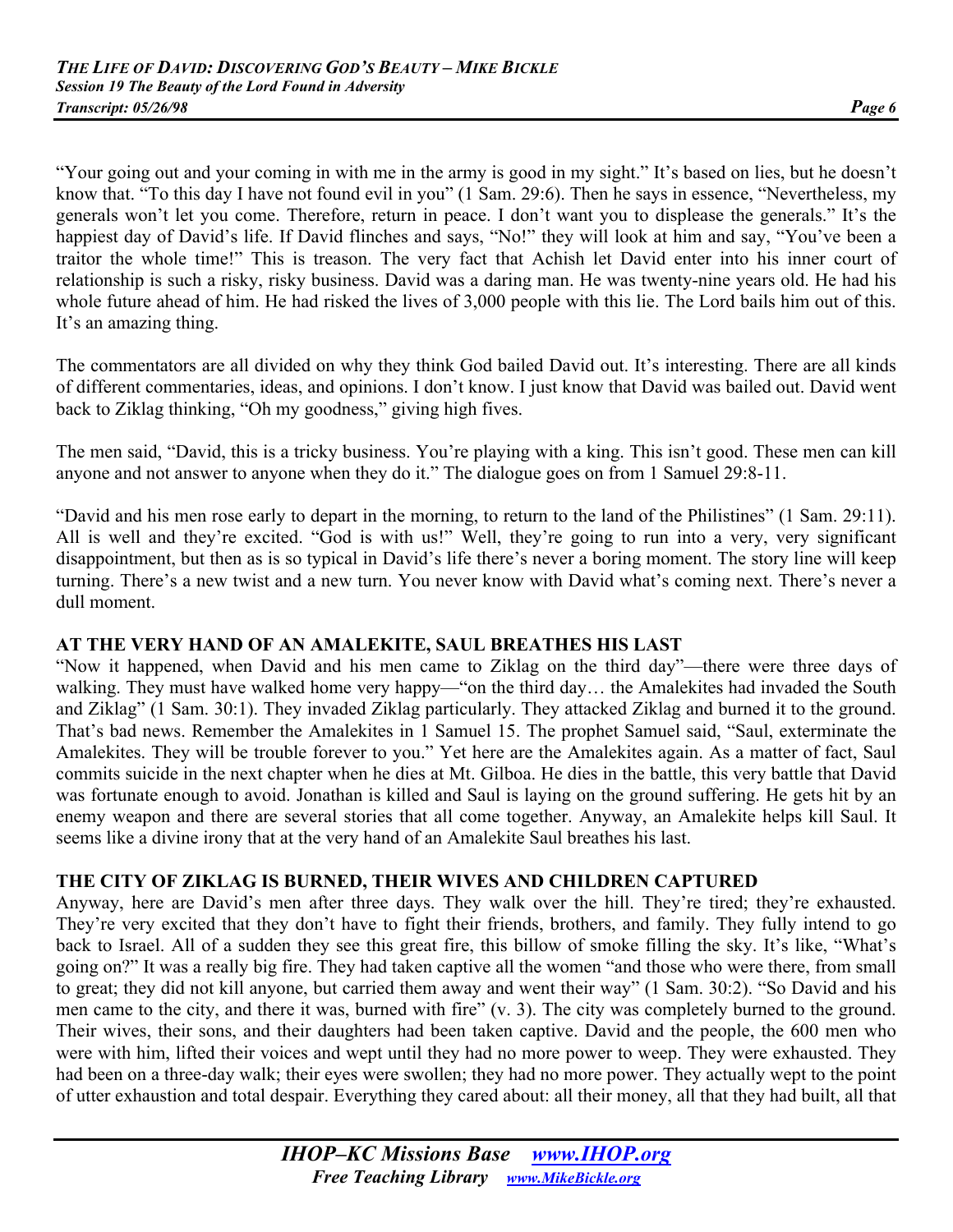they had treasured in terms of possessions, and then, much more significantly, their families, had been carried away. They could only assume that their families had been killed. The Amalekites were treacherous people. They looked at David and undoubtedly they said, "David, you lied and the city of Nob was slaughtered. You've lied again and our own families are slaughtered by your lies, David. We told you this would turn into disaster." They didn't know; they had no way of knowing that the wives and children hadn't been killed, because the Amalekites wanted to enslave them. They wanted to trade them or sell them as slaves.

#### **THE PHILISTINES, THE ISRAELITES, AND DAVID'S MIGHTY MEN TURN AGAINST HIM**

They wept until they had no more strength to weep (1 Sam. 30:4). David was greatly distressed (v. 6). In 1 Samuel 27:1, where we started, he was despairing because he knew Saul would kill him. In 1 Samuel 30:6 his own army of 600 men speaks of stoning him. They say, "David, there's only one answer. You're reckless; you're dangerous. You won't listen to anyone. We've had it with you. We're going to kill you, David." The 600 men turn on David. The nation of Israel has turned on David. The Philistines don't want him. He's living in depression. He's got lots of lies and now the only ones who have any semblance of loyalty are going to stone him. They say, "You're finished, David. We can't bear this. We told you this would happen. It happened in Nob. It has happened now again. When will this thing ever stop? Your lies are causing havoc to all of us. You're hurting many people."

#### **"BUT DAVID STRENGTHENED HIMSELF IN THE LORD HIS GOD"**

"So the people were very grieved, every man for his sons and daughters" (1 Sam. 30:6, paraphrased). This is one of the most amazing passages in the life of David: "But David strengthened himself in the Lord his God" (ibid. NKJV). It's an amazing passage. David says, "OK, there's no place to go. Ziklag is burned."

God wants us to walk on water. He wants us to literally *enjoy*—the word is *enjoy—*supernatural life with Him. He says, "Get out of the boat, Peter. Get on the water."

"Well, I like the boat." Actually, Peter liked that, but God sometimes sinks our boats. God burned Ziklag. Yes, it's discipline, but it's not discipline rooted and grounded in anger. It's discipline rooted in passion for David and who he is to God and who God is to him. God says, "I will burn your Ziklag, because in Ziklag you don't need Me. David, you'll soar when you need Me. I'm worthy of your trust, David." Have you ever had a season in your life when God burned Ziklag? It's an amazing thing that the Philistines didn't catch David in the lies and kill him. Number two: The Philistines didn't say yes and take him to war. Number three: The Philistines didn't catch him in a little craftiness right there and say, "Wait a second; wait a second... this whole thing has been a sham." The city is burned and David digs deep. This is the measure of David: he said, "There's only one place to turn. It's God; it's His mercy. The one thing I can count on is God." He says, "OK God, we're back in business."

#### **"I WON'T TRY AND BALANCE THE SCALES. IT'S EITHER YOUR MERCY, OR I'M FINISHED"**

Remember, Ahimelech was the only priest who escaped from the city of priests. David said to him, "Bring me the ephod with the Urim and the Thummim" (1 Sam. 30:7, paraphrased). "Bring me the priest's garment where the yes or no is from the Lord." David inquires, "Shall I pursue this troop?" This feels just like David at Keilah, doesn't it? David is depressed in 1 Samuel 22 in Adullam, discouraged because of the disaster at the city of Nob, the lies, the disaster. In 1 Samuel 21 we have the lies, in 1 Samuel 22 his depression in the cave of Adullam. In 1 Samuel 23, he says, "Shall I go?" God says, "Go, and I will cause you to defeat the Philistines at Keilah." It's the same exact situation. The city is burned and everyone has turned against him. "Shall I rise up?"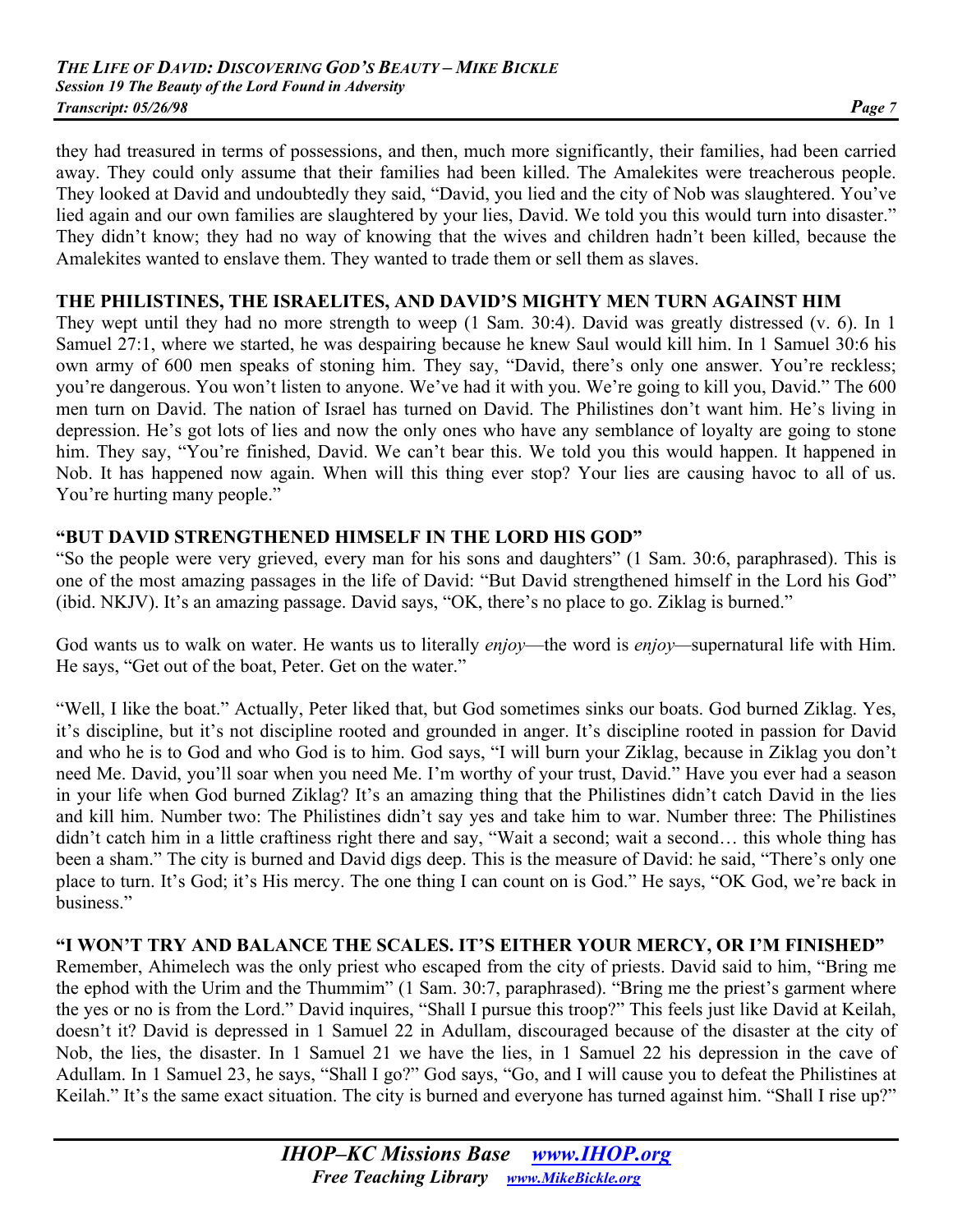Where does David find this inner strength? It's in his past history in the Lord. He says, "OK, God. I won't try and balance the scales. It's either Your mercy or I'm finished."

#### **ONLY IN GOD CAN YOU SIN FOR SIXTEEN MONTHS AND STILL RECOVER EVERYTHING**

God says, "I am with you. My favor is with you. My anointing is with you. My discipline is here in order to bring you back into My arms. Pursue it," God said. Look at what 1 Samuel 30:8 says; it's unthinkable. "You shall surely overtake them, and without fail you will recover all" (paraphrased)—if you go after them.

David says, "Only in God could I sin for sixteen months, have everyone turn against me, and still recover everything. That's unthinkable."

The story goes on in 1 Samuel 30:18: "David recovered all that the Amalekites had carried away, and David rescued his two wives." Nothing was lacking, either great or small, sons or daughters, spoil or anything, which David had taken from them. David recovered all. That's a great passage. That's a fantastic passage: "And David recovered all."

Number one: he should have been disciplined for the lies. He should have been caught in the early lies when he was killing the Amalekites. As a matter of fact, it was David's enraging of the Amalekites that caused this, because he killed the Amalekites, so they returned and got him back. It's a natural consequence in some ways. The Lord's hand was in it. But David doesn't get caught there. He doesn't get caught in the lie about going to fight against Israel. He has no intention of doing that. The city is burned, but none of the people are injured. No one is hurt. David recovered everything. Is that not amazing? Beloved, this is in the book for us.

#### **A PSALM OF DAVID, WHEN THE PHILISTINES CAPTURED HIM IN GATH**

Turn to Psalm 56 very briefly. Psalm 56 is one that you want to look at in greater detail. What a story! What David doesn't know is that at the very hour he recovered everything, Saul had been pierced by an arrow and died. David is about to be king in a very, very short amount of time. In a few short days he will be made king of Hebron. Look at the very top of Psalm 56. This was written when the Philistines captured David in Gath. It doesn't ever look like it. But it's an interesting title because both times, in 1 Samuel 21 and 27, David voluntarily went to Gath and voluntarily departed. But when they titled this, it talks about him being captured. There's obviously some conflict on both occasions. I believe Psalm 56 is the sum of his two experiences in Gath, what happened on both occasions. And if you know David, you know what Psalm 56:1 is going to be, don't you? David plucks the one string that he can always count on: "Your mercy, O God. The one thing I know for sure is Your mercy" (Ps. 56:1, paraphrased).

## **DAVID'S WANDERINGS ARE NUMBERED, AND HIS TEARS PRESERVED FOREVER**

He goes on and cries out to the Lord in Psalm 56:2-7. Look at Psalm 56:8-9. This is one of those really, really precious passages of Scripture where David's heart is opened up. He says, "God, You number my wanderings. You put my tears into Your bottle. Are they not in Your book? When I cry to You, then my enemies turn back. This I know, because God is for me" (Ps. 56:8-9, paraphrased). That's an outrageous thing to write in Gath.

## **HE KNOWS THAT DAVID HAS WANDERED OUT OF FEAR, DISTRUST, AND COMPROMISE**

Number one: he says, "You take notice of my wanderings. God, I know that You know that I know what I'm doing. You know that I'm wandering. You take notice of my wanderings. You number it. You specifically know the details of what I've been doing these last sixteen months. You know that twice out of fear because I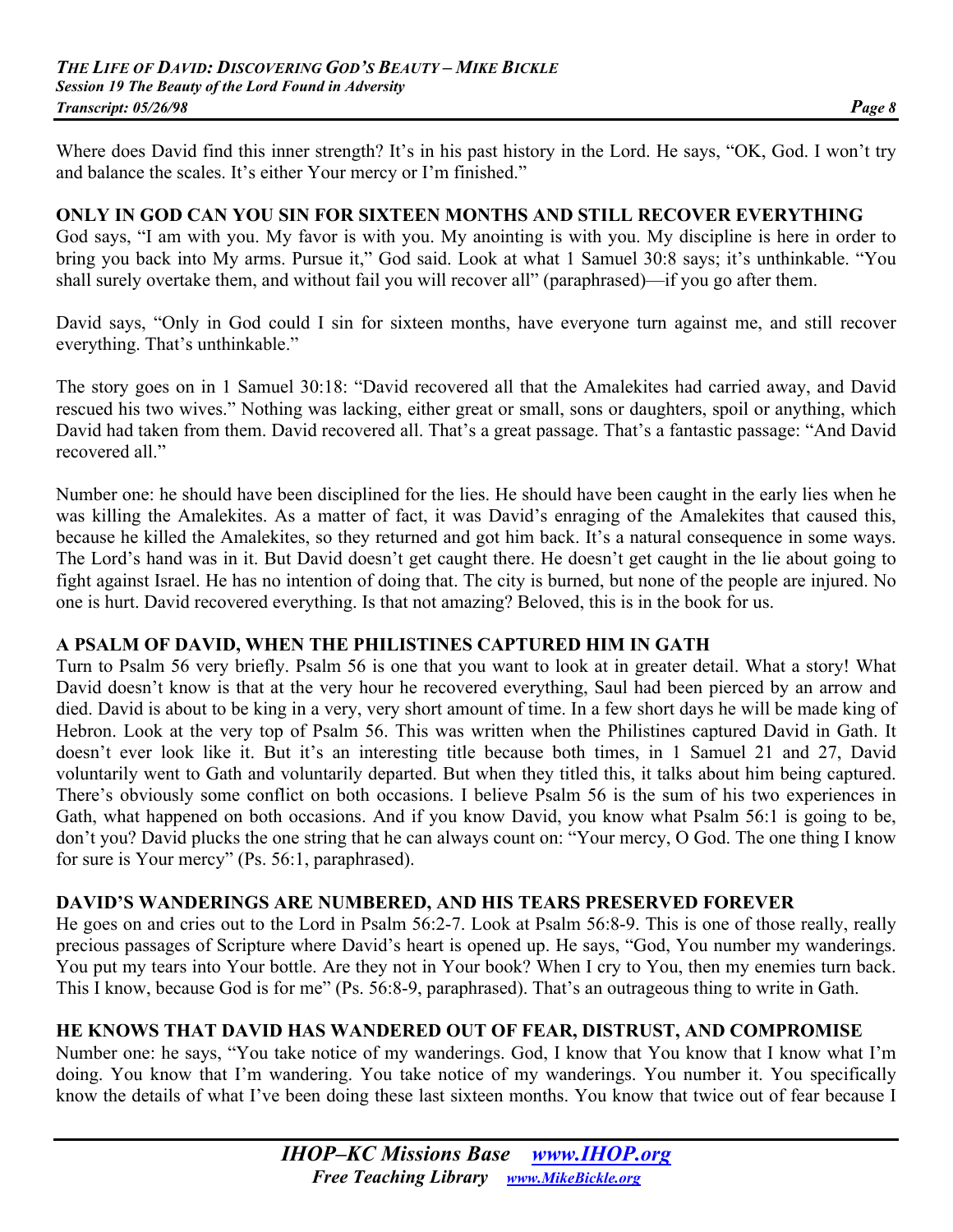don't trust You I have wandered. I'm compromising." "I'm out of the will of God," is what you can put there for *wanderings*. "I'm out of the will of God in Gath. You number it. You've taken notice."

#### **"MY TEARS OF DESPAIR, OF DISOBEDIENCE, MY TEARS OF BROKEN DREAMS"**

Look at the most amazing thing that David says: "My tears, O God, my tears of despair, of disobedience, my tears of broken dreams, the tears I have cried for lying and resisting the prophetic word." There are many, many different types of tears a man or woman could shed in this dynamic. There are all kinds of emotional collisions going on. Imagine the broken-heartedness he has, but I believe that David's tears are the tears of a man who has lied, not trusted the Lord, and has endangered all his friends.

He says, "When I shed my tears, the men around me tell me to shut up. My hypocrisy isn't worthy of crying out for mercy, but God, You don't do that. You take my tears, You scoop them up in Your hand, and You store them in Your bottle, because my tears of repentance are precious to You. Every single tear You have written in Your book." Remember how we saw in Psalm 139 that every day is written in that book (Ps. 139:16). Every teardrop of repentance, every movement of David's heart, every tear of remorse that he is stuck where he is stuck, is recorded in God's book, stored and captured in God's bottle, because they are precious to God. Did David understand that God understood? He says, "I know when I cry out, they call me a hypocrite, but You store my tears up." Is that not an amazing revelation?

## **"I KNOW THAT EVEN IN GATH, YOU ARE FOR ME, O GOD"**

"When I cry to You, my enemies are defeated" (Ps. 56:9, paraphrased). "Things change for good. When I press into You, You stop the enemy. This I know, because I know that even in Gath, You are for me, O God." What a statement. "I know that my enemies will be defeated. I know that my tears will be stored because You are for me. I know that I have despair. I know I have compromise, but one thing I know, God, You will be merciful, for You are a God of mercy" (v. 1, paraphrased), "and I know that You are for me" (v. 9).

## **PSALM 56: THE MAN OF TEARS ENCOURAGED IN THE LORD**

Beloved, what would you do to have the heart of David, to have this deep inward knowing? I believe Psalm 56 is what David did in his heart when he wept at Ziglag with his tears profusely pouring to the ground. He says, "I know You are for me." He encouraged himself in God. I always turn to Psalm 56 to find the man of tears encouraged in the Lord. "This I know: The enemies won't prevail; the Amalekites will be defeated. I know that You are for me." He encouraged himself in God. I believe you find it in Psalm 56. It's just amazing. I don't want to say unbelievable, but it's amazing. We need to put our heart before that fire, our cold hearts before the same fire before which David put his heart.

## **THE ASTONISHING TURNS AND REVERSALS OF DAVID'S CHAOTIC LIFE**

Turn briefly to Psalm 18. We'll end with a few verses. Psalm 18 is a magnificent psalm. It is a really, really good one. Look at the title. I'm jumping right into the middle, but Psalm 18 was written on the day that God delivered David from the hand of Saul. It says "all his enemies." He's delivered from the Philistines, number one. He's delivered from the Amalekites, number two, along with all his family and the families of his 600 men, and he's delivered from Saul. He's free from the Philistines. He's free from the Amalekites' outrage against him and their revenge against Ziklag for him killing them initially. He's free from Saul. This is the day. The news comes back. Just think how exhausted David is now. He has just spent three days walking. He's fought for a day or two. We skipped this part of the story in 1 Samuel 30, but a number of his men were too exhausted to go on. Two hundred of them said, "We don't have the strength to go on, David. We're just too tired." The news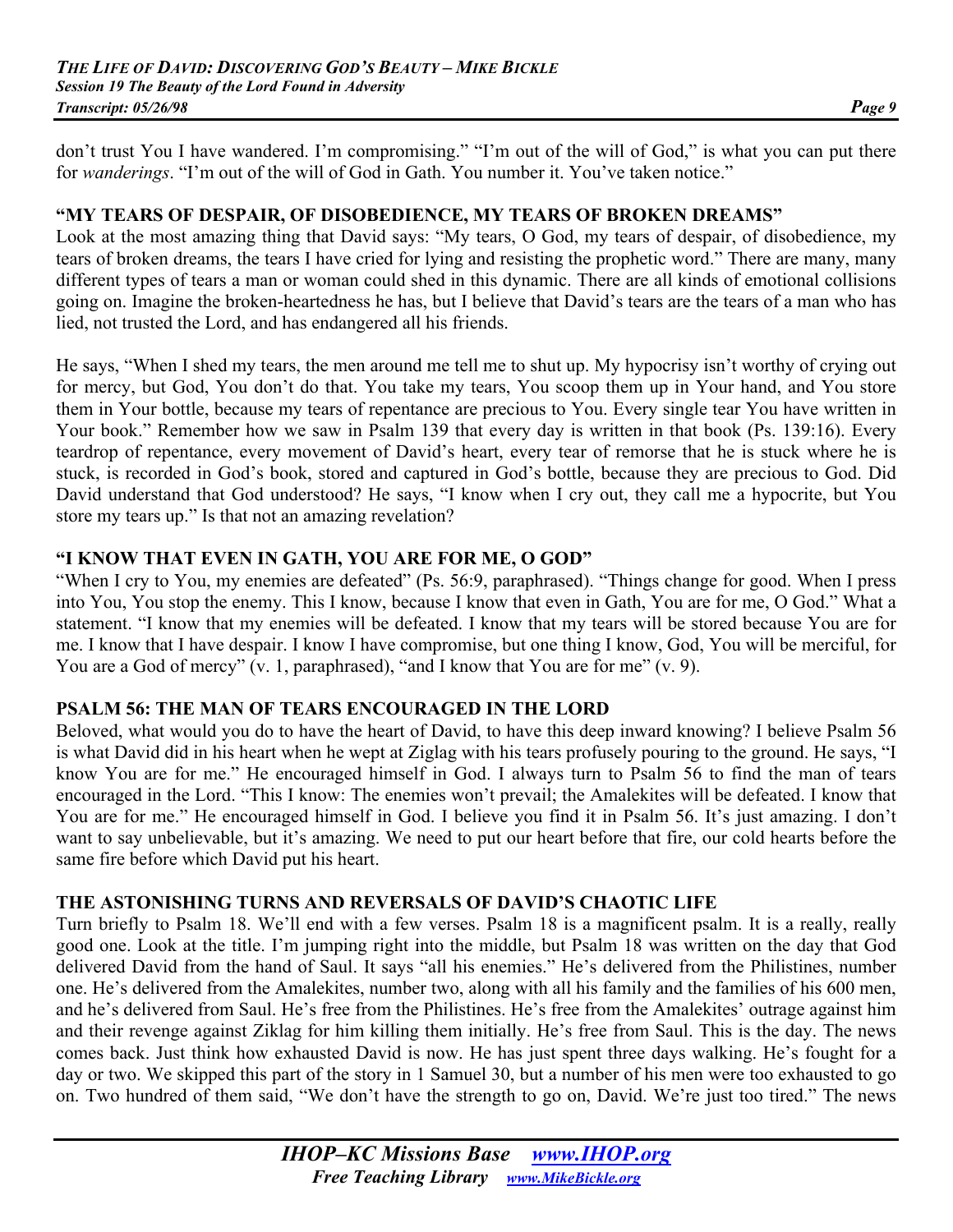came that Saul had died. What an incredible few days in David's life. He's going to go to war against Israel. Achish turns him away. The city is burned; the men will stone him. He restores his fellowship with God in an intense way. He gets victory over the Amalekites. Saul is dead. David is made king, all in seven days. Never a dull moment.

#### **DAVID'S TENACIOUS CONFIDENCE IN THE IMMEDIATE, IMMEASURABLE MERCY OF GOD**

We're just going to look at a few verses. What do you think David would say after sixteen months of compromise when the favor of God came? "O God, I'll do this and that, and I'll even the record if You'll forgive me?" No. "I love You. I love You. I love You. I love You, God. Oh, I love You. I love You. I love You. I love You. I love You," he says. What a beginning. "You are my strength. He gives seven statements of who God is to him, all in the personal: "My rock, my fortress." Note the word *my*: "My deliverer, my God, my strength, my shield, my salvation; You are mine. You belong to me, God. You are mine" (Ps. 18:1, paraphrased).

"I thought you lost your relationship with God."

"No. It's stronger than ever."

"Well, it's a little premature to talk like that."

"I love Him."

"Wait, you've been in compromise for sixteen months."

"The past is the past. He gave me mercy. I am His and He is mine. I love Him. He is mine and I am His."

"Well, David, don't you think maybe you should let a year go by?"

"No. I'm in this thing to the end with God."

I love it. It's tenacious confidence in mercy. Isn't it fantastic? "I love Him. I love Him. I love Him. I love You. I love You. I love You."

#### **"THE PANGS OF DEATH SURROUNDED ME, AND THE FLOODS OF UNGODLINESS"**

"I will call upon the Lord, who is worthy to be praised" (Ps. 18:3). Look at this: "The pangs of death surrounded me, and the floods of ungodliness made me afraid" (v. 4). He's surrounded by death. At any time the high command of the Philistine army could turn on David. The floods of death, the pangs and floods of sin and death. The Amalekites have surrounded his town and burned it to the ground and taken his family; Saul's army surrounded him in the wilderness of Maon back in 1 Samuel 23. He's always surrounded and in trouble. "The sorrows of Sheol surrounded me; the snares of death confronted me. In my distress I called upon the Lord" (v. 6). I believe the distress here in Psalm 18:6 is 1 Samuel 30:6, when the men are planning to stone him. That's another instance where he's surrounded by death, when 600 of his own men say, "We're finished with you, David." Yet he encouraged himself in God. Something about that light shown in David's eyes, and a few of those 600 men said, "Guys, let's not kill him. He's back. He's back. It's happening. I can tell. I've been with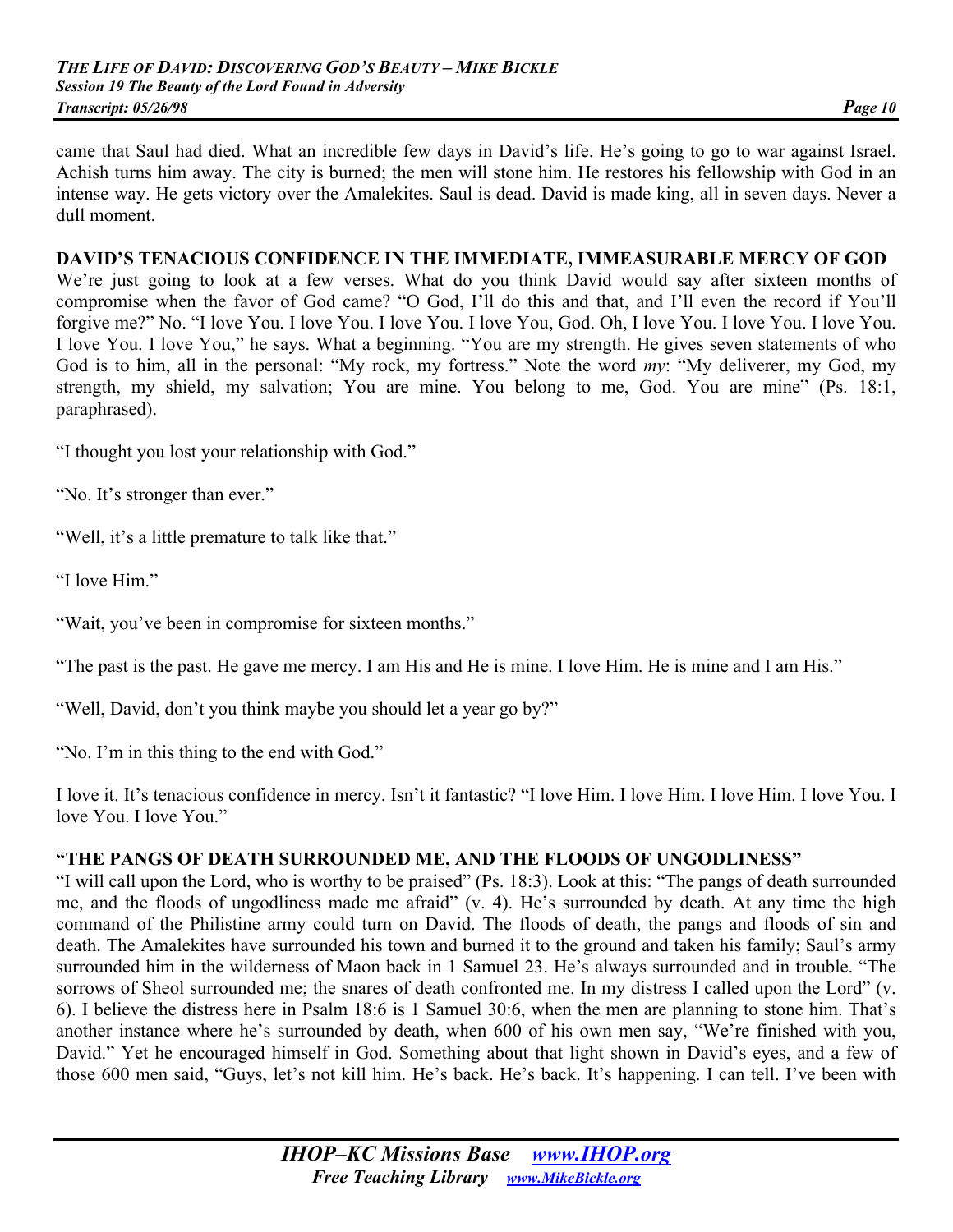David for years. No, let's not. It's right. It's real. He's connecting with the Lord." Even his 600 men have surrounded him.

## **"HOW SAY YOU TO MY SOUL, 'FLEE AS A BIRD TO YOUR MOUNTAIN'?"**

"In my distress I called upon the Lord, and cried out to my God; He heard my voice from His temple" (Ps. 18:6). Remember Psalm 11:1, when they told David, "David, you had better flee as a bird to the mountains" (paraphrased). David said, "No, God is in His temple. God is in that majestic throne on high. I've seen it by revelation." I believe that David literally by the spirit of revelation had glimpses like Isaiah and some of the others of the glory of God.

## **"HE SENT FROM ABOVE, HE TOOK ME; HE DREW ME OUT OF MANY WATERS"**

Look at Psalm 18:16. We're really passing some magnificent descriptions of God's glory delivering David. "He sent from above, He took me; He drew me out of many waters." Waters so often in the Scriptures speak of adversities. The Song of Solomon tells us there's a seal of fire that many waters can't quench (Song 8:7). It's the waters of pressure; it's the waters of persecution. "He sent from above. He took me. He sent for me. He took me. He drew me out." God drew him out of waters. Six hundred of his own men were about to kill him. The Philistines were about to kill him. The Israelites were about to kill him. The Amalekites were about to kill him. "God drew me out of many, many troubles." He says, "In one week, all those things were settled. He delivered me from my strong enemy." It's likely that Saul is the primary one in his mind. Saul would have been the strong enemy, "those who were too strong for me." Saul and Saul's court were the ones who prevailed on David and caused despair. It was Saul's court. He was never afraid of the Philistines in any big way, maybe for a moment, but it was Saul who was too strong for him. Saul was the man at the thought of whom he buckled down in despair and depression. "They confronted me in the day of my calamity, but the Lord was my support" (Ps. 18:18).

#### **THE WEEK OF HIS GREATEST DISASTER ENDS IN ULTIMATE DELIVERANCE FOR DAVID**

Look at this: Psalm 18:19, I love it. "He also brought me out into a broad place." Here is the day. At the end of the week he is now king of Hebron. At the end of the week he is king. He's got a kingdom. He was a fugitive liar about to be killed by his own men, by the Philistines, by Saul, and the Amalekites. Now he has a kingdom at the end of the week. What a seven-day period. "He has brought me into a broad place. I am now king." The promises of God are suddenly, seemingly out of nowhere coming to pass; in the last leg of the race where David stumbled and fell, suddenly it's ended with the glory of God. It's just like God, isn't it, to set the record straight, and say, "David, you failed, but I picked you up"?

## **"THE CROWN ON MY HEAD IS THE MERCY OF GOD"**

In Psalm 103:4 he would go on to say, "I am crowned with the lovingkindness of God" (paraphrased). He could have said, "I'm crowned over Hebron and Judah. I'm crowned over Jerusalem and all Israel." He was the leader of the many nations he defeated, but he says, "No, the crown on my head is the mercy of God." David always referenced the crown of God's mercy above his earthly crowns, his earthly accomplishments. He always saw himself primarily as one who was great in mercy, crowned with mercy, versus crowned with power, wealth, and military strength. He said, "He delivered me. He delivered me. He brought me to a broad place."

## **"BY THE SPIRIT OF REVELATION, HE LIKES ME; THIS I KNOW"**

The reporter interrupts David and says, "David, you know, there are a lot of folks around the nation talking about you. The king has been killed, King Saul. Everyone is wondering where you've been. Everything is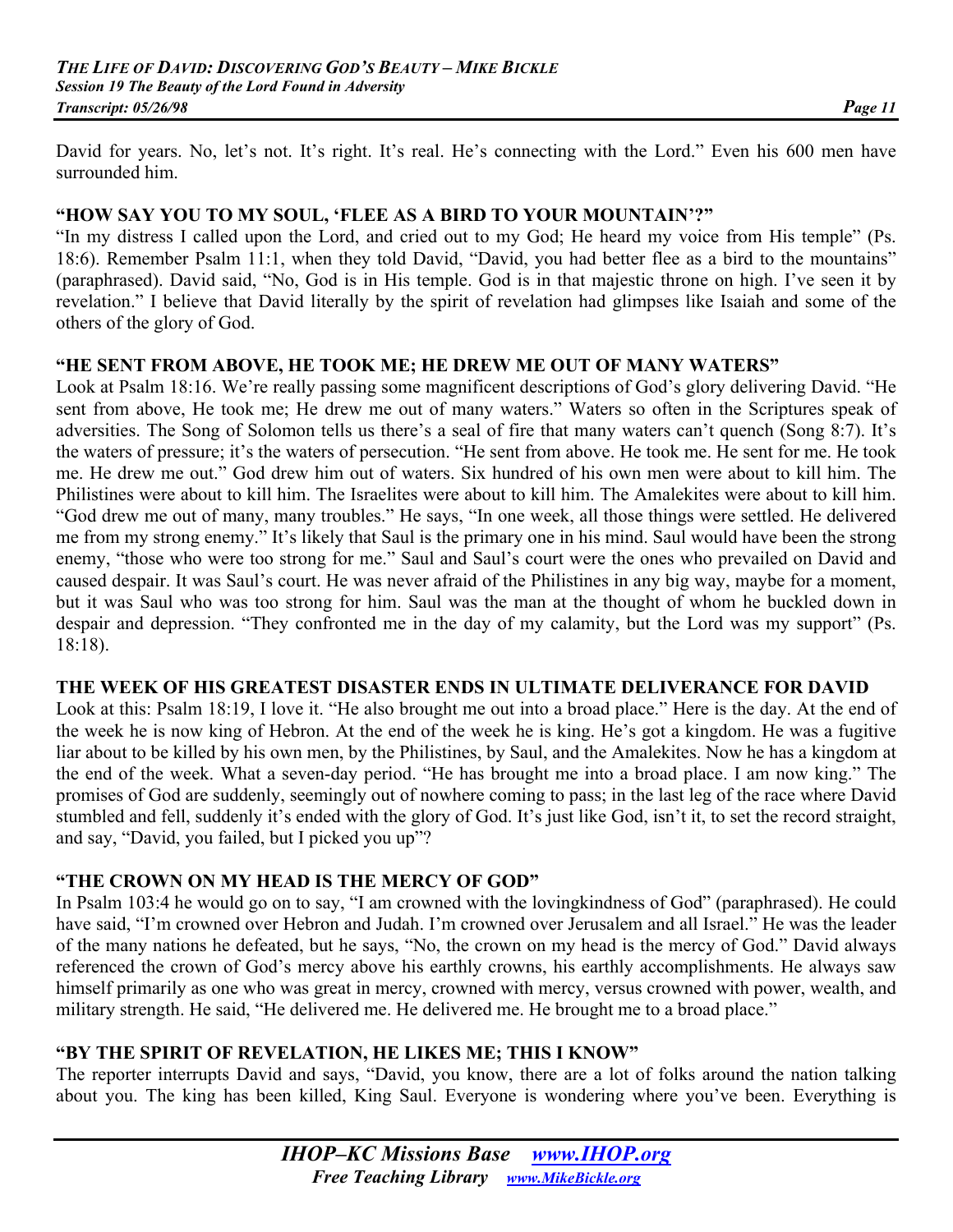changed. Your men, we heard, were going to kill you. The Philistines were going to kill you. The Amalekites were going to kill you. Saul was going to kill you. Everything is different now. Tell me, why do you think it is that God did this for you, David?"

David gives only one reason: "He likes me" (Ps. 18:19, paraphrased). Look at that: "He delivered me because He delighted in me" (ibid, NKJV).

"Wait, David, no. The reports we have show that you were lying, raiding places, and had your people nearly killed again like in Nob. Remember Nob?"

"Yes, I remember…"

"Out of fellowship, disobeying the prophet of God, no, David, why do you think God delivered you?"

"He likes me."

"David, you've read the Bible?"

"Yes, by the spirit of revelation He likes me; this I know. He is for me. I just wrote a new psalm. It's going to be called Psalm 56. I just wrote a new song about it. He likes me; that's why."

#### **"THE LORD HAS REWARDED ME ACCORDING TO MY RIGHTEOUSNESS"**

Psalm 18:20-24 can seem a little confusing. He says, "The Lord has rewarded me according to my righteousness, according to the cleanness of my hands" (Ps. 18:20). For four verses David proclaims his innocence. He's not talking about his whole character. I believe he's talking specifically about the fact that twice under the testing of God he had Saul at the end of his spear and wouldn't kill him. That's what he's talking about. He's talking specifically about the major issue when God brought Saul to the end of David's spear twice. He's speaking of that. He's taking about how, in the economy of God, when God gave the big test, he says, "I know by the grace of God I didn't stumble in that. I've stumbled in many things." David never, ever tries to hide his sin, but most agree that he is referencing his refusal to kill Saul when everyone was breathing down his neck to kill him. The prophecies, finally, will be fulfilled.

#### **"WITH THE MERCIFUL, YOU WILL SHOW YOURSELF MERCIFUL"**

Psalm 18:25-26 is one of the great principles in the Holy Spirit. David understood this. He says, "Let me explain this to you." He's talking about the fact that he had mercy on Saul. He says, "With the merciful God reveals Himself as merciful. With the blameless God shows Himself blameless. With the pure God shows Himself pure, but with the devious man God shows Himself shrewd" (Ps. 18:25-26, paraphrased). God will reveal Himself according to the capacity of the man or woman who is seeking the Lord. It's a very interesting spiritual dynamic. When a man or woman lives in mercy, then God reveals more of His mercy to them. When a man or woman seeks for purity, God by the spirit of revelation shows some of His own purity to them. They see the fire of God in a unique and outstanding way. God will give to us according to our capacities and the way we're living before God. Isaiah saw the Lord holy, holy, holy, high and lifted up. I'm not saying that you're mature, but in your desire for purity God will show you Himself in His Word and in the Spirit in His purity. He will show you according to the desires that you have.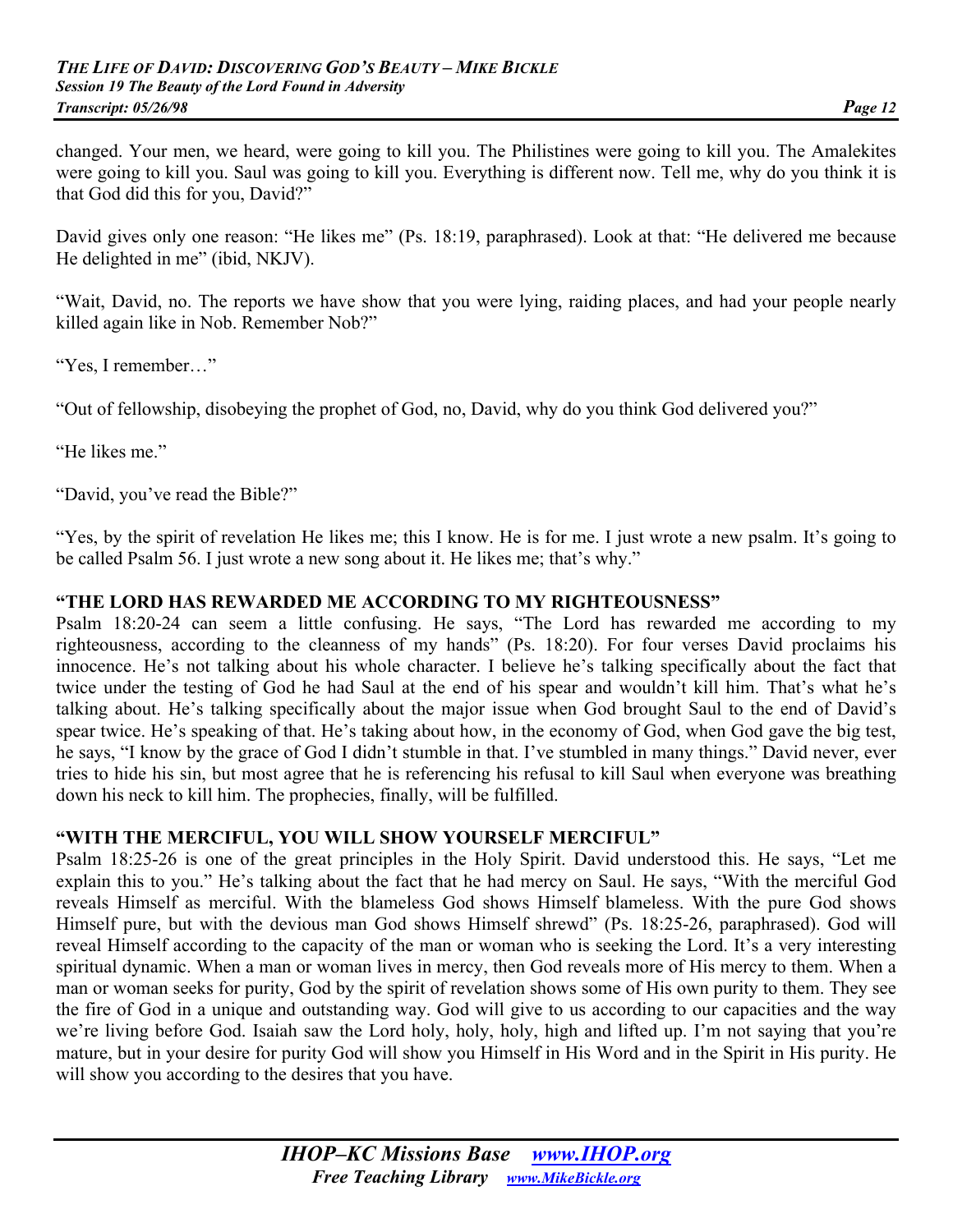## **DAVID SEES THE PERSONALITY OF GOD, ETERNALLY PULSATING HIS FIRE OF MERCY**

God doesn't just show Himself merciful, in other words; He displays mercy by forgiving David. God shows Himself as merciful as David by the spirit of revelation considers God's orchestration of redemptive history. He watches God's dealings in the lives of others. He looks at God's Word. He can see God's mercy not only in His dealings with David but he sees the personality of God and it's eternally pulsating His fire of mercy. According to the way we posture ourselves and according to our own desires, God shows Himself. To the devious man, the evil man, God shows Himself as shrewd. What I mean is that they're trying to trick God, but God out-tricks them. They try to hide themselves from God and then God hides Himself from them. They want to be devious with God. God is never devious, but He outsmarts them and in righteousness hides things from them according to their deviousness. It's a very, very interesting principle that David is the first to develop. It's spoken in several other places in Scripture.

#### **"YOUR RIGHT HAND HAS HELD ME UP; YOUR GENTLENESS HAS MADE ME GREAT"**

I will end with this: "You have also given me the shield of Your salvation; Your right hand has held me up" (Ps. 18:35). David attributes all this deliverance to God's good hand, and not to his own abilities and not to his own devotion. You know that back in Psalm 18:20-24 he isn't saying that his righteousness is what convinced God. He is honoring the fact that God held him and gave him the grace to have mercy on Saul; but here in Psalm 18:35 he makes it clear that it's God's hand that held him up. He knows who held him up, but here is the statement, I love it, and I'll end with this: "Your gentleness has made me great" (v. 35c). David says, "God, Your gentleness has made me great." He says, "Why am I a great man of God? Why do I stand here with love in my heart? because You were gentle to me in the seasons where You had every reason to destroy me. You were gentle with me. Yes, You disciplined me. You burned the walls of Ziklag. You burned them, but Lord, when it's all said and done, You were gentle with me. Yes, I've been chased for seven years by 3,000 assassins. Yes, that is true, but when it was all said and done, all my cave dwelling and seven years of the most incredible turmoil, even so, Lord, You were so gentle to me. I lied and sinned, but You have now crowned me king."

#### **GOD GIVES THE WEAK AND THE BROKEN YET ANOTHER CHANCE TO LOVE HIM**

David would say the same thing in Psalm 130, another psalm of David. He said, "Lord, if You should mark iniquities, what man could stand? But You forgive Your people, so that they fear You" (Ps. 130:3-4, paraphrased). And I'm talking about God forgiving the sincere, not trying to give someone a cover-up plan so that they can continue to defy Him. God is giving the weak and the broken yet another chance to love Him. David says, "God, if You should mark iniquities, what person could stand? If You really marked iniquities, because I know that You mark my wanderings in Gath, as I wrote in Psalm 56; if You weighed iniquities in the balance, if Your ledger was completely according to justice only, then what man, what woman could stand? But with You there is forgiveness, that we might fear You.

#### **MERCY GIVES US THE YEARS THAT IT TAKES TO GROW AND FEAR THE LORD**

"We fear You for two reasons," David says. "Your forgiveness is so stunning, the marvel of it causes us to have awe before You. Who could forgive in such measure? Your forgiveness produces a fascination, a stunning of awe in our heart that someone could forgive so freely. It stuns us because it's so great. Secondly, it gives us a chance to mature in You." If Paul the apostle was killed when he was killing Christians, then he would never have matured as the apostle. Mercy gives us the years it takes to grow in the Lord so that we can grow and go on to fear the Lord. He doesn't cut us off in our infancy; He gives us the next years ahead, so that we can mature in the Lord. David says, "Your gentleness has made me great, O God." It's one of the great statements of David on the beauty of the Lord.